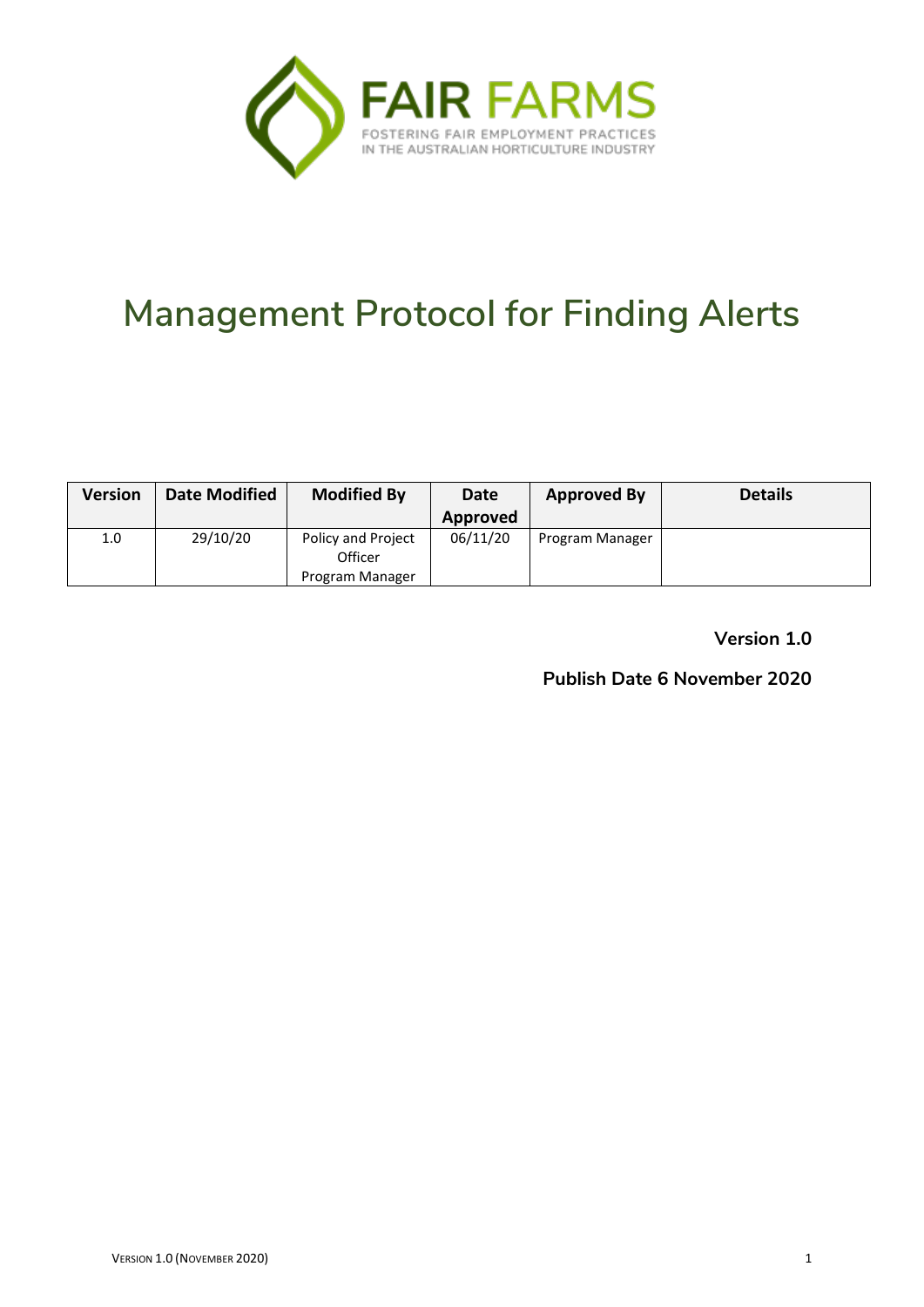

This protocol sets out how Fair Farms (Growcom), as the owner of the Fair Farms Training and Certification Program, deals with Finding Alerts identified during Fair Farms Audits.

This document aligns with Section 23.1 and 26.1 of the **Fair Farms Audit Guide Version 1.0 (June 2019)**, and the Fair Farms Issues Management Protocol.

The steps described in this document are not exhaustive and Fair Farms may undertake further measures as it deems appropriate for particular circumstances.

This procedure will be replaced by amendment to the Fair Farms Audit Guide, in due course.

#### **PROCEDURE**

#### *Auditors*

Where an audit reveals a Critical Non-Compliance, the Auditor must alert the Certification Body of the Finding **within one (1) business day** of the audit's completion using the approved form.

#### *Certification Body*

Where an audit reveals a Critical Non-Compliance, the Certification Body undertaking the audit must alert the Program Owner (Fair Farms) of the Finding using the Finding Alert Form (hyperlink). This alert must be sent **within two (2) business day** of the audit's completion.

Completed Finding Alert Forms should be emailed to [fairfarms@growcom.com.au](mailto:fairfarms@growcom.com.au)

#### *Program Owner (Fair Farms)*

Fair Farms will notify any Registered Buyers of a Critical Non-Compliance, using the Finding Alert form, **within 1 business day** of receiving the form from a Certification Body. Registered Buyers must nominate a contact to receive Finding Alerts. If a Registered Buyer has not nominated a contact, the default contact known to Fair Farms will be used.

It is important to note that, for Fair Farms to communicate Finding Alerts, Participants must have consented to 'share info' during the registration process for the provision of Fair Farms information with their Registered Buyer. Participants can change this setting through their MyFairFarms dashboard. Instructions [How to Manage Your Registered Buyers](https://www.fairfarms.com.au/wp-content/uploads/2019/10/How-To_Manage-Your-Registered-Buyers-Suppliers.pdf) are on the Fair Farms website.

Fair Farms will monitor the closing of the Critical Non-Compliance and inform the Registered Buyers.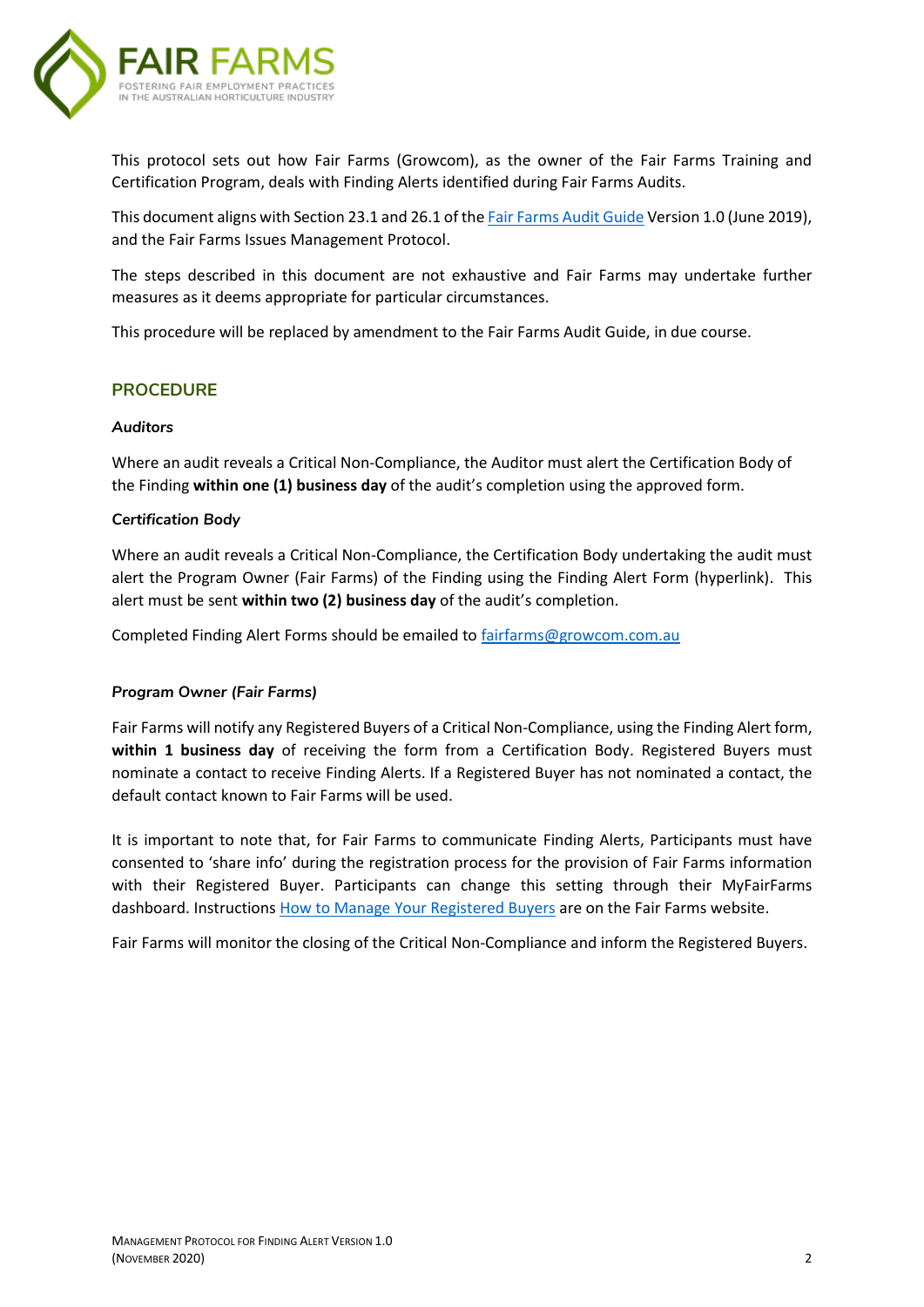

#### **FAIR FARMS FINDING ALERT FORM – Guidance for Auditors**

The Certification Body providing the audit service must submit a Fair Farms Finding Alert Form for any Finding that is a Critical Non-Compliance. A Critical Non-Compliance is defined as:

- a) Any incident or occurrence that presents a **significant and immediate risk to workers' safety**, risk to their life and limb or constitutes a **significant breach of workers' human rights**; or
- b) An attempt to pervert the course of the Participant's pathway to Fair Farms Certification through fraud, coercion, deception, or interference.

Details of each Finding Alert must be completed on a separate table ofthe Finding Alert Form. Auditors must not combine separate findings.

Examples of Critical Non-Compliance include, but are not limited to:

- Inconsistencies between different types of documents and worker testimony
- Child labour
- Involuntary, indentured, or involuntary prison labour
- Workers subjected to physical abuse
- Workers subjected to sexual harassment or abuse
- Workers in significant and immediate danger
- Workers not being paid at all
- Union members, union or worker representatives are actively harassed, penalised or discriminated against
- Attempted bribery
- Auditors denied access or obstructed from conducting a proper audit
- Evidence of the deliberate provision of false information to auditors to disguise unfair working conditions
- Premises are not structurally safe
- WHS risks that pose a significant and immediate risk to lives or limbs
- Working excessive hours that pose a direct risk to worker health and safety

The examples above provide guidance on what types of Findings may be classified as a Critical Non-Compliance. The list is not exhaustive and are for guidance only. Auditors should use their discretion when determining a Critical Non-Compliance.

When using the Finding Alert form, auditors should include as much information and evidence as possible to substantiate the Finding. The Finding detail should be sufficient and clear enough that an independent third party could immediately understand what the issue is.

#### *Sensitive Information*

When completing a Finding Alert form, auditors should take care to not include any information that could be used to identify specific workers. This information should only be included if absolutely necessary.

Such information may include, but is not limited to names, ID numbers or job descriptions.

#### *On Site Behaviour*

If a representative from Fair Farms is physically present at an audit, the auditor should verbally communicate the Finding Alert immediately to the Fair Farms representative.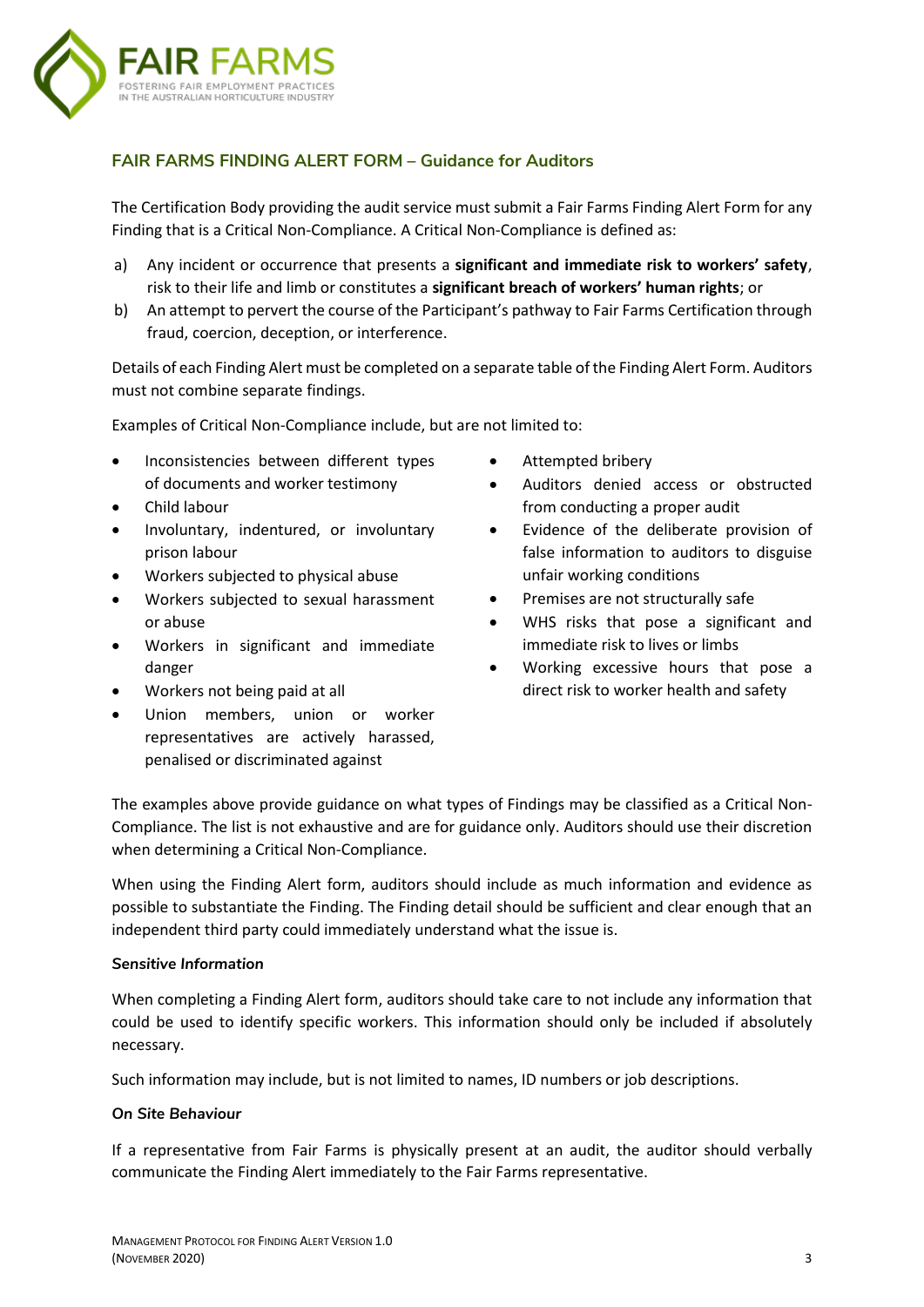

If an auditor believes they may be at risk by communicating a Finding Alert to the Participant, they should wait until they are removed from the situation before raising the Finding Alert. Auditors should prioritise the welfare of workers when deciding how to inform the Participant of a Finding Alert.

Auditors are expected to act in accordance with the Fair Farms Audit Guide and any other relevant policies and procedures.

#### **Glossary**

| <b>Certification Body</b>      | The Fair Farms approved audit firm conducting the audit against the<br>Fair Farms Standard.                                                                                                                                                                                                                                                                    |  |  |
|--------------------------------|----------------------------------------------------------------------------------------------------------------------------------------------------------------------------------------------------------------------------------------------------------------------------------------------------------------------------------------------------------------|--|--|
| <b>Critical Non-Compliance</b> | a) Any incident or occurrence that presents a significant and<br>immediate risk to workers' safety, risk to their life and limb or<br>constitutes a significant breach of workers' human rights; or<br>b) An attempt to pervert the course of the Participant's pathway to<br>Fair Farms Certification through fraud, coercion, deception, or<br>interference. |  |  |
| <b>Fair Farms</b>              | Business unit of Growcom that is responsible for implementing the<br>Fair Farms Training and Certification Program as scheme owner.                                                                                                                                                                                                                            |  |  |
| <b>Fair Farms Audit</b>        | The audit of a Participant's Controlled Site, undertaken by a<br>Certification Body against the Fair Farms Standard. Includes the<br>initial audit and any subsequent audits.                                                                                                                                                                                  |  |  |
| <b>Fair Farms Management</b>   | The unit within Growcom that is responsible for the day-to-day<br>management of the Fair Farms Program.                                                                                                                                                                                                                                                        |  |  |
| <b>Finding</b>                 | A non-compliance with the Fair Farms Standard against which the<br>Site is being audited.                                                                                                                                                                                                                                                                      |  |  |
| <b>Finding Alert</b>           | Any Finding during a Fair Farms Audit that constitutes a Critical<br>Non-Compliance, and which the Certification Body communicates to<br>Fair Farms.                                                                                                                                                                                                           |  |  |
| Participant                    | The legal entity participating in the Fair Farms Program.                                                                                                                                                                                                                                                                                                      |  |  |
| <b>Program Owner</b>           | Queensland Fruit and Vegetable Growers Ltd trading as Growcom<br>Australia, being the organisation that owns and overall implements<br>the Fair Farms Training and Certification Program, owns the Fair<br>Farms Standard and authorises certification.                                                                                                        |  |  |
| <b>Registered Buyer</b>        | An organisation that buys produce from a Participant directly or<br>through an intermediary, where a supply relationship has been<br>confirmed via MyFairFarms.                                                                                                                                                                                                |  |  |